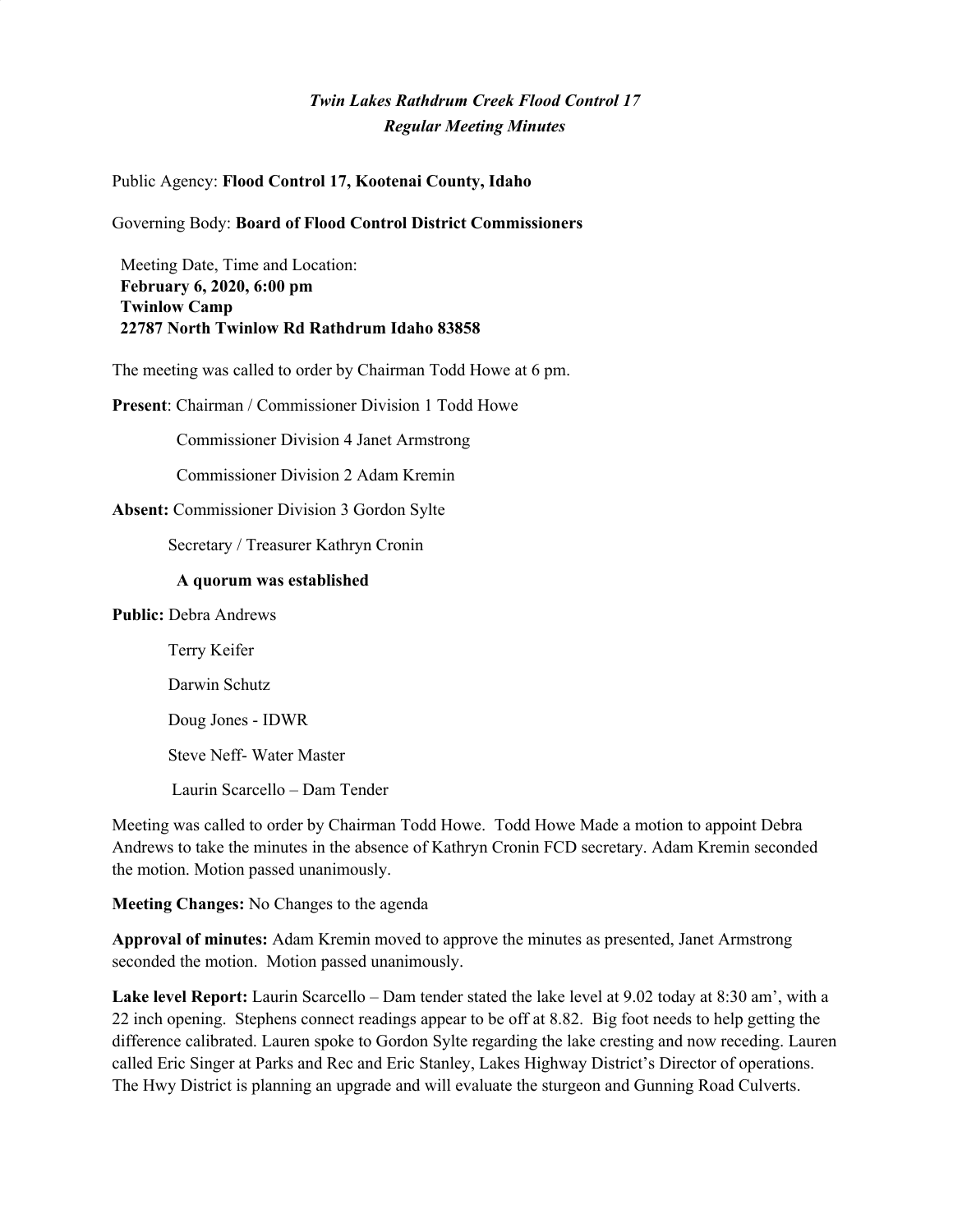# **Payment Authorization:**

Debra Andrews on behalf of Kathryn Cronin presented the following bills for payment. Laurin Scarcello - Payroll \$608.45, Kathryn Cronin - Payroll \$419.04, Avista - Utilities \$28.87, Twinlow Camp – February Rent \$100, Kathryn Coronin - Reimbursement for Office Depot tax forms & Rathdrum Post Office mailings \$41.19. Weld It \$650.00 Roof Cover over Dam

Todd Howe made a motion to authorize payments. Janet Armstrong seconded the motion. The motion passed unanimously.

Adam Kremin made a motion to approve the payment authorizations, Janet Armstrong, seconded the motion. The motion passed unanimously.

There was a discussion on the payment for the commissioner's meetings and other work hours to be reported and paid out on a monthly basis. Todd Howe made a motion to report work hours and pay meetings on a monthly basis. Adam Kremin seconded the motion. Motion passed unanimously.

# **Review of Bank Statements & Financial records.**

There was no review of the financial documents with the absence of the Secretary / Treasurer.

Adam Kremin and Kathryn Cronin need to go to the bank to sign as signatories on the behalf of the Flood Control District.

# **Correspondence Review:**

Debra Andrews on behalf of Kathryn Cronin reviewed the correspondence to the Flood Control District with the commissioners.

- An email from the Rathdrum Chamber of Commerce sent an invite to attend the 2020 State of the Community Luncheon February 20, 2020, 11:30 – 1:30pm at the Shepard of the Hills Church. The commissioners will not be attending.
- There is a notice of reinstatement from State Farm for Big Foot
- A letter from RLI Insurance Bond has been renewed and already charged to the FCD bank account. Kathryn will contact Katy the RDI agent to add to the bond. Currently it only covers two commissioners and the secretary. Todd Howe made a motion to add all four commissioners and the secretary to the bond. Adam Kremin second the motion. The motion passed unanimously.
- Notice of Deficiency from the Idaho State Tax Commission. The FCD never received the Form 910 from Bobbie Hunsinger for 9/30/2019. The District has never owed Idaho withholding tax due to being in the lowest tax bracket. Kathryn wrote a letter requesting a waiver of the penalty and interest. The letter was reviewed by all commissioners. Adam Kremin made a motion to send the letter under Todd Howes and Kathryn Coronin's signature requesting a waiver of the penalty and interest. Janet Armstrong second the motion. The motion passed unanimously.
- **●** Dar Shultz is concerned that the December Minutes are not posted to the website

# **Old Business: Weather Station at the Dam**:

Steve Neff – Big Foot provided a bid of \$15,000.00 for a weather station. Steve did additional research and stated this weather station could tie in with Steven's Connect. Big Foot would come out and calibrate